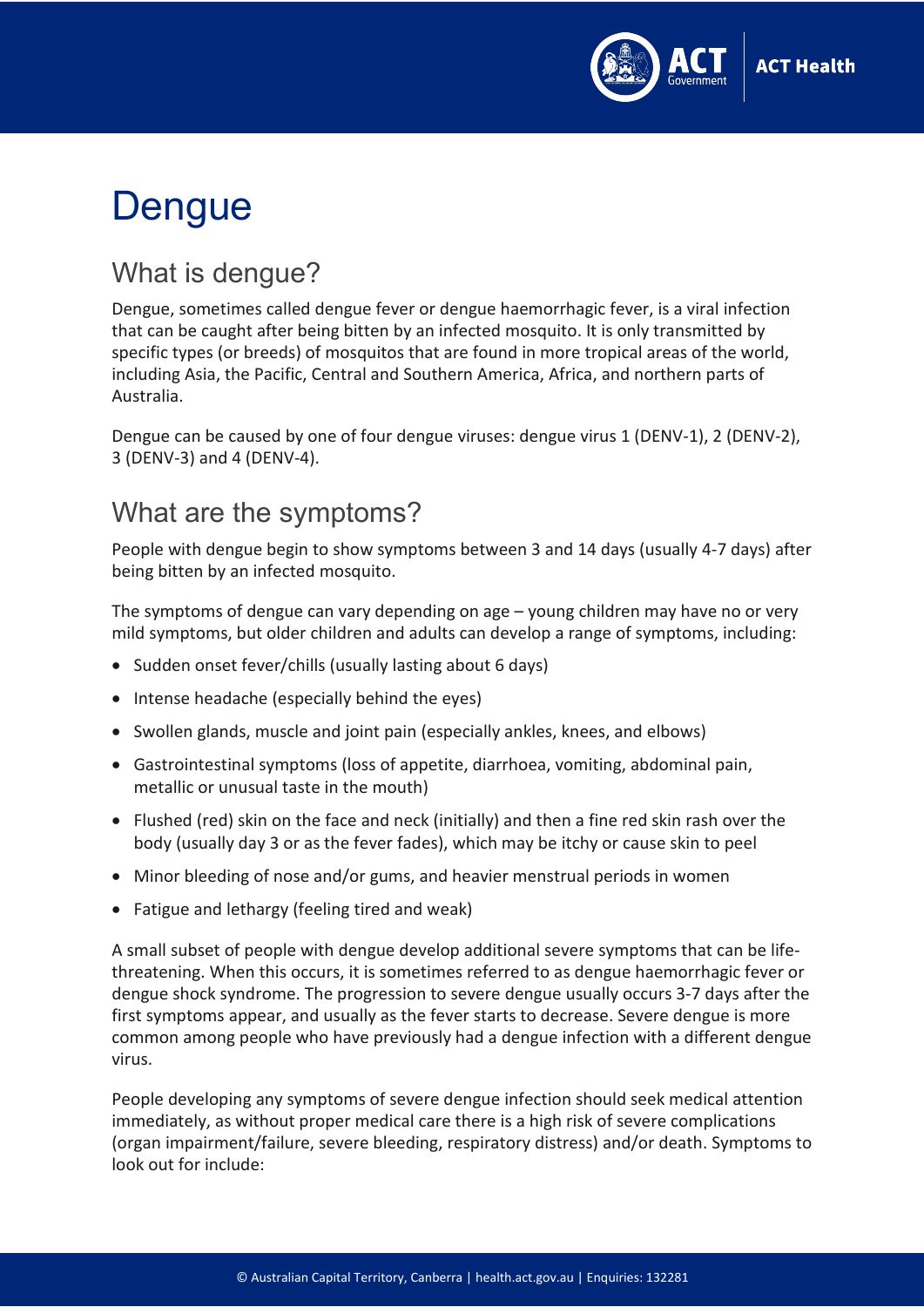

- Severe abdominal pain
- Persistent vomiting and/or if unable to drink
- Blood in vomit
- Rapid breathing
- Bleeding gums or nose, particularly if bleeding is hard to stop or control
- Unexpected bleeding or bruising
- Confusion, restlessness, or extreme fatigue
- Collapse or signs of shock (pale, cold, clammy/sweaty or blotchy skin, weak pulse)

#### How is it spread?

The dengue virus can be spread by two species (types) of mosquito: the Dengue mosquito (*Aedes aegypti*) and the Asian Tiger mosquito (*Aedes albopictus*). These mosquitoes become infected when they bite and feed on somebody who has dengue virus in their blood (during their dengue infection). Once the mosquito is infected, the virus multiplies inside the mosquito and it can infect other people when the it bites/feeds again.

Dengue is most common in urban (city/town/residential) areas, as the species of mosquito that spread dengue bite/feed almost exclusively on humans, rest inside buildings, and continue to bite throughout the day (not just at dawn and dusk like other mosquitos).<sup>1</sup>

It is not possible to spread dengue directly from one person to another, however dengue could be transmitted through contact with blood that is infected with dengue virus. Spread could occur through needlestick injuries, mucous membrane contact with infected blood, blood transfusions, and tissue or organ transplants. You should avoid donating blood if you have (or think you have) dengue.

#### Who is at risk?

Anyone can catch dengue. People most at risk are those who travel to dengue affected areas and areas with dengue-transmitting mosquitos (*Aedes aegypti* and *Aedes albopictus*). These mosquitoes live in many tropical countries throughout Asia, the Pacific, Central and Southern America, Africa, and northern parts of Australia. Currently *Aedes aegypti* is found in coastal regions of Queensland north of Gladstone, while *Aedes albopictus* is found in the Torres Strait. Outbreaks occasionally occur in Queensland, particularly around Cairns and Townsville.

People with dengue usually develop long-lasting protection against that particular dengue virus, but they are still susceptible to infection with the other dengue viruses and may be at higher risk of severe symptoms if infected again (with a different dengue virus).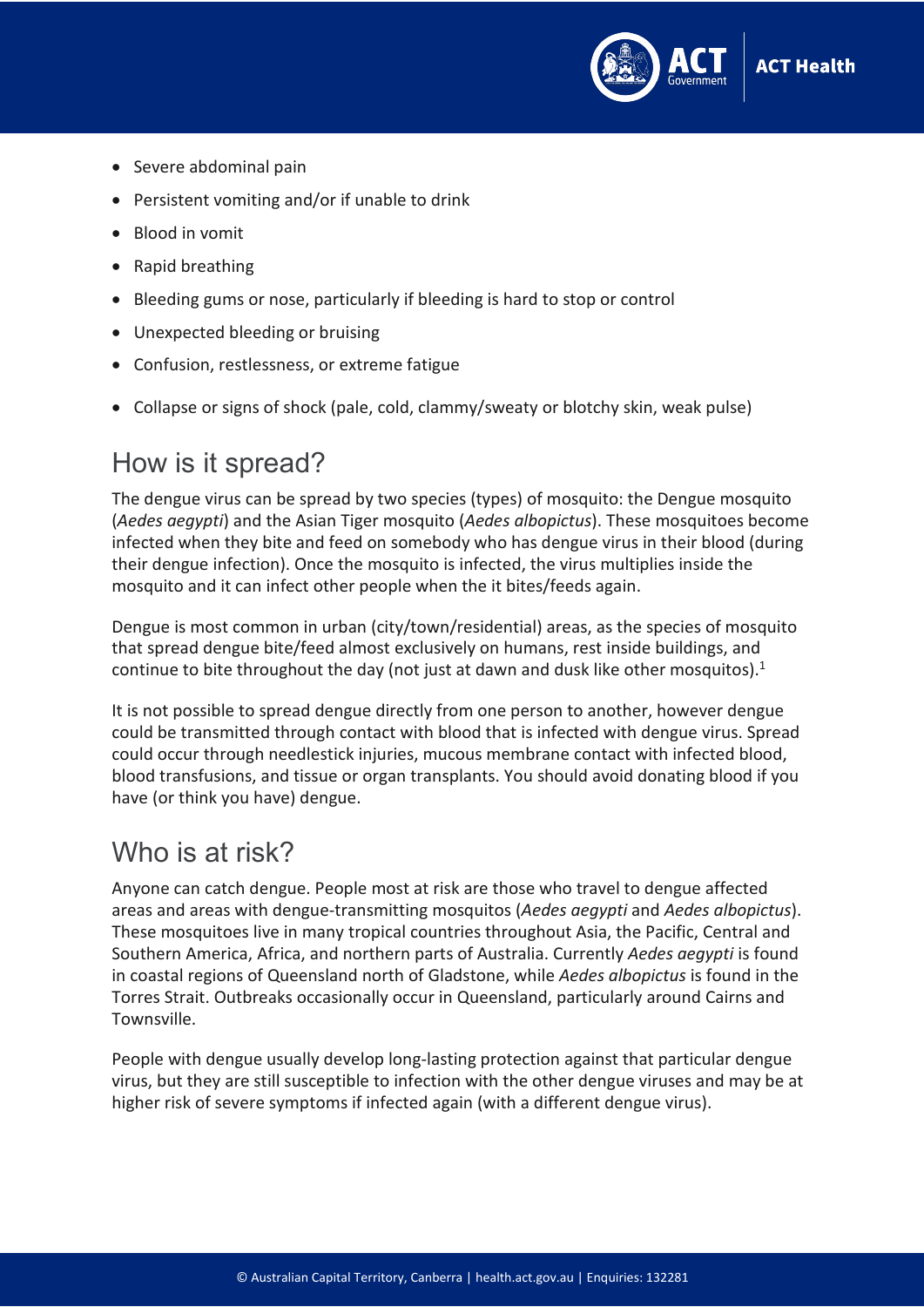

## How is it prevented?

The best way to prevent dengue infection is to protect yourself against mosquito bites, especially when in areas where dengue-transmitting mosquitoes are present. Denguetransmitting mosquitoes aggressively bite during the day (both in full sun and in the shade/indoors), as well as in the evening and into the night. <sup>1</sup> To protect yourself against mosquito bites:

- Cover-up with a loose-fitting long-sleeved shirt and loose-fitting long pants when outside
- Apply (and regularly re-apply) mosquito repellent to exposed skin
- Where possible, stay and sleep in accommodation with screened and air-conditioned rooms. If this is not possible, use a mosquito bed net if the area where you are sleeping is exposed to the outdoors or unscreened. Mosquito nets are most effective when they are treated with a pyrethroid insecticide, such as permethrin. Pre-treated mosquito nets can be purchased, or nets can be treated after purchase
- Before travelling, check the [Smartraveller.gov.au website](https://smartraveller.gov.au/Pages/default.aspx) or the HealthMap Dengue [website](https://www.healthmap.org/dengue/en/) for health information specific to the destinations you are travelling to
- When travelling, avoid known areas of high local dengue (or other mosquito-borne disease) activity or outbreaks.

### How is it diagnosed?

If a person has symptoms of dengue after travelling to an area with dengue activity, a doctor may request a blood test. Blood tests can show whether there are antibodies (produced by the immune system) to dengue virus which can indicate the person may have had dengue infection.

Blood samples are usually taken while the person still has symptoms or as soon as possible after their symptoms have stopped. A second test is sometimes done 2-4 weeks later to see if there has been a change in the antibody levels.

### How is it treated?

There is no specific treatment for dengue infection. People with dengue should seek medical advice, rest and drink plenty of fluids. Paracetamol can be taken to bring down fever and reduce joint pains. However, aspirin or ibuprofen should not be taken since they can increase the risk of bleeding.

For severe dengue, emergency medical care is required. People developing any symptoms of severe dengue infection should seek medical attention immediately, as without proper medical care there is a high risk of severe complications (organ impairment/failure, severe bleeding, respiratory distress) and/or death.